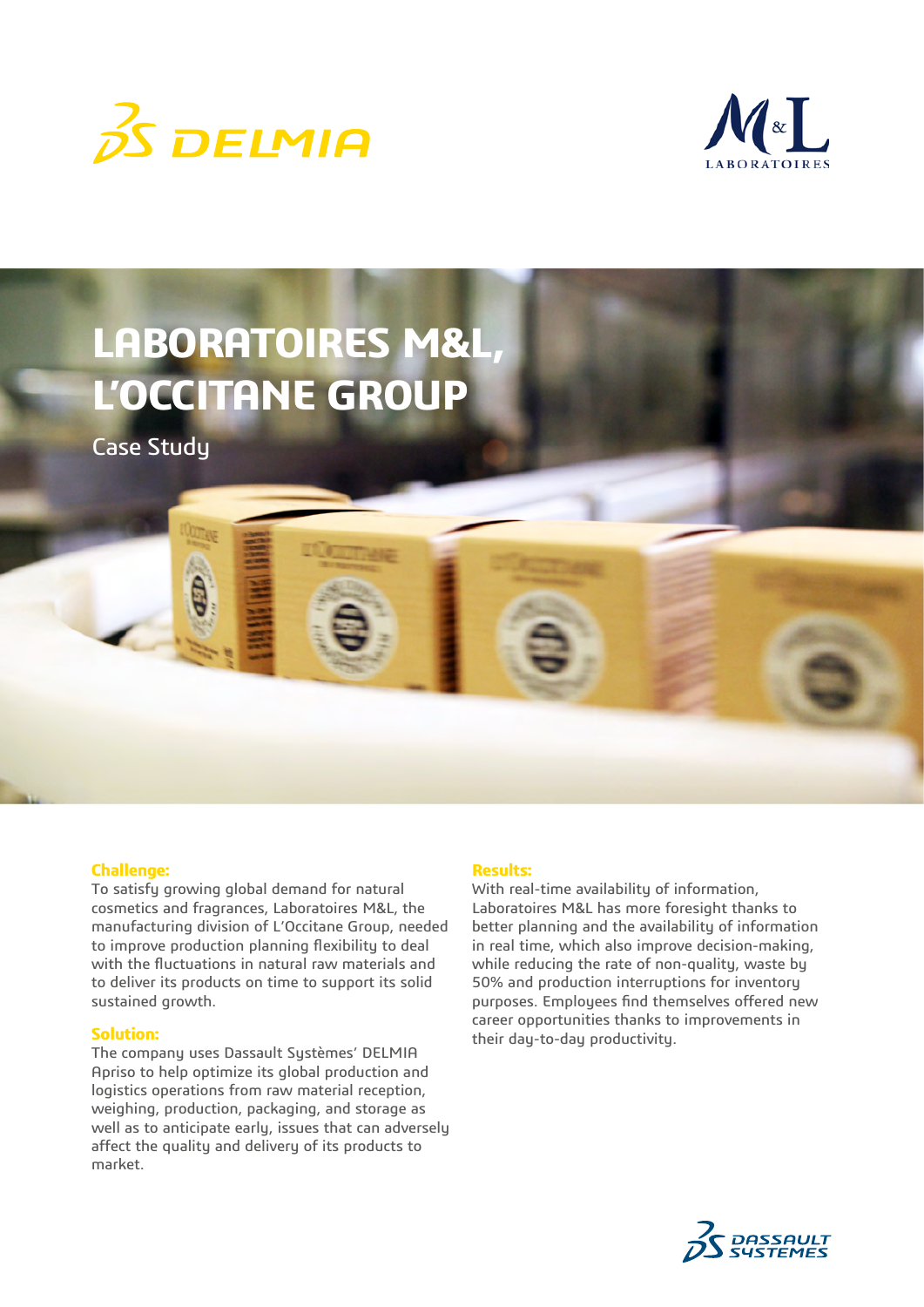

"More than 90% of our business is generated abroad. We control the entire value chain from receipt of more than 300 types of plant-derived ingredients [...] to the sale of our products in our store"

Laboratoires M&L, L'Occitane Group

### **A DREAM ROOTED IN HIS LOVE OF PROVENCE**

In the early 1970s, 23 year-old Olivier Baussan wanted to put forth the benefits of his native Provence in France by distilling rosemary to create essential oils that he sold in local markets. In 1976 he realized his dream and founded L'Occitane en Provence, manufacturer of cosmetics, soaps, oils and fragrances made with natural ingredients. One might say that his dream was premonitory: over 40 years later, consumers are more conscious than ever about their health and the products they use. It is no wonder that L'Occitane Group has blossomed into a high-end global brand seducing consumers not only by their natural products - every 3 seconds a tube of Shea Butter hand cream is sold somewhere in the world - but also by the eco sustainability of its sourcing and production methods.

L'Occitane has its own distribution network as well as 3,000 boutiques in 90 countries worldwide, which gives them direct access to their consumers. All product formulas are produced on 20 production lines in their Manosque and Ardeche factories in France and shipped to their three regional logistic platforms in Asia, Europe and the United States for distribution to their boutiques. "L'Occitane commercializes six international brands and our products are identical regardless of where they are sold," Richard Vinardi, Industrial director of the Laboratoires M&L, said.

"More than 90% of our business is generated abroad. We control the entire value chain from receipt of more than 300 types of plant-derived ingredients, which are provided by local artisans, to the sale of our products in our stores. Our strength is our ability to frequently launch new products we release a new product everyday - and, hence, provide our consumers with an incentive to keep coming back to discover our latest creations."

#### **Raw material discrepancies can impact quality**

"For many years, we have been experiencing double digit growth, which put pressure on our factories to satisfy increasing global demand. However, as our raw materials are provided by artisans and farmers whose harvests are climate-dependent, we have to make sure the quality of their productions are up to par and in sufficient quantities. In effect, too much rain or on the contrary, drought, both have an impact on the quality and quantity of raw materials we receive and use to manufacture our products.

We need to ensure consistent quality despite these changing conditions. For example, lavender may not have the same color from one year to another or not be as potent, which obliges us to strictly control every batch because there may be differences between them.

In 2013, Laboratoires M&L adopted DELMIA for its manufacturing operations. "Our major challenges were traceability and security from raw material procurement all the way to delivery of the finished product to our boutiques," Vinardi said. "

#### *"DELMIA is able to manage a large spectrum of activities related to the way we work"*

"Keeping track of over a thousand suppliers of raw materials, managing the frequent launch of new products, as well as numerous quality controls to ensure consumer safety and delivery to our regional platforms - in essence our entire manufacturing execution system (MES) and our logistics execution sustem (LES). It was, and still is, the most flexible tool on the market."

"For example, with DELMIA we control the entire raw material process from reception to selecting and analyzing samples to weighing and labeling each raw material," Vinardi said. "Raw materials then continue on to production where 2 to 3-ton batches are produced and packaged in jars or tubes which are then sent to our distribution centers around the world. This traceability, entirely managed by DELMIA, is essential to maintaining the quality required by our consumers."

Foresight as well as flexibility were needed to allow a quick response to consumers' changing demands and these qualities were delivered by DELMIA. However, it also required internal process improvements and employee training to enhance the company's industrial performance. "The difficulty with any new approach was two-fold: we needed to increase the maturity of the software solutions placed at our employees' disposal and to improve their skills so that they use these new solutions efficiently," Vinardi said. "With the help of DELMIA's experts, we can proudly say we've reached our goal."

> "Thanks to DELMIA's real-time KPIs, the better manage our resources improved our industrial performance. Moreover, we've reduced disruption to our supply chain and slashed the rate of non-quality and waste by 50%."

— Richard Vinardi, Industrial Director, Laboratoires M&L, L'Occitane Group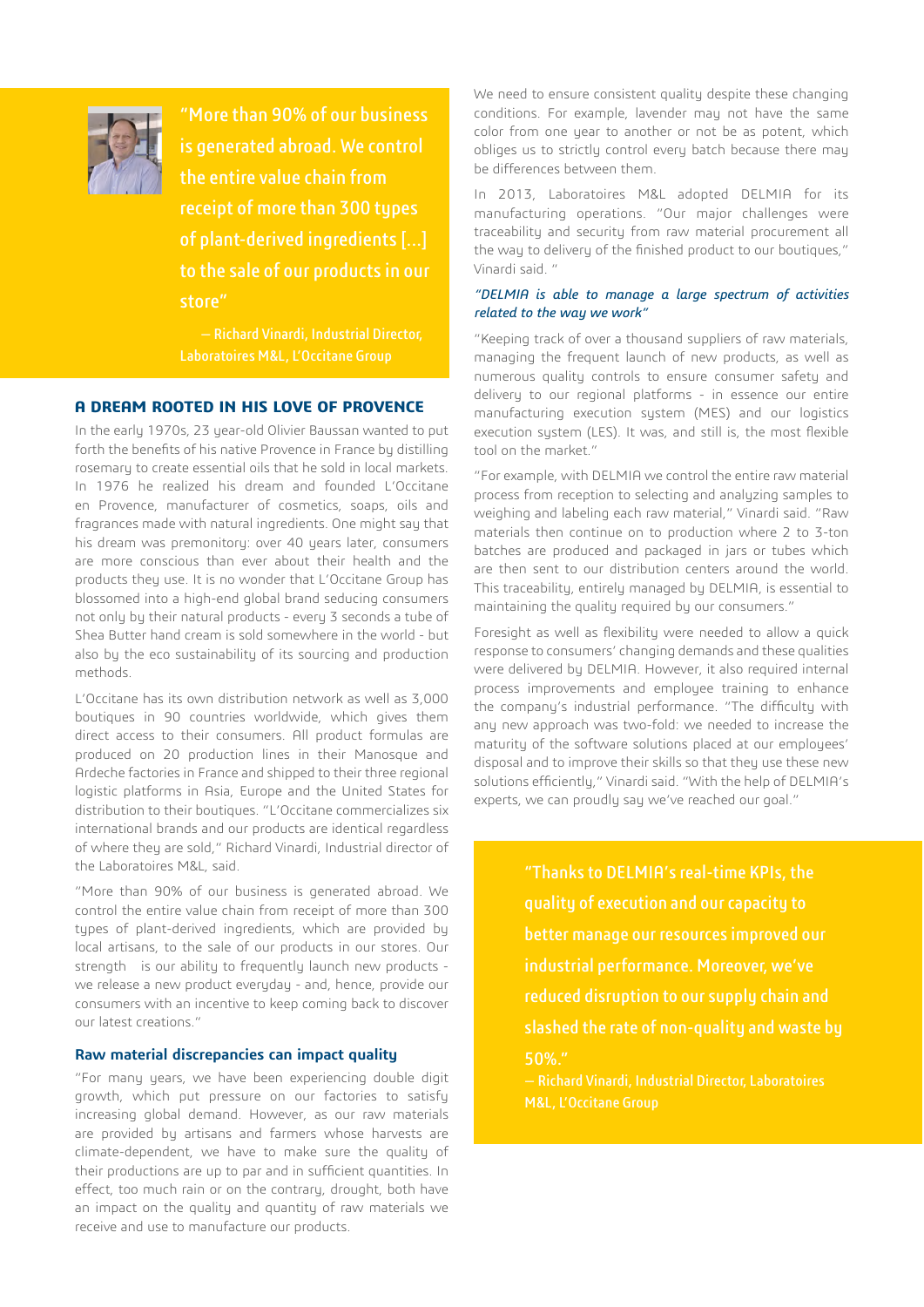# **A CAREFULLY EXECUTED BIG BANG**

With DELMIA, Laboratoires M&L manages production and procurement flows with real-time output of KPIs and reports of actual on-site activities. "Before switching to DELMIA, we created test scenarios with "Go/No Go" decisions along the way, which were executed in the two months before the final "Go Live". Once validated, we proceeded to train everyone over 800 people - at the same time on our new ERP solution and DELMIA. We then gave ourselves one weekend before transitioning from our old system to DELMIA without the possibility of turning back. We were confident, however, because all scenarios were already tested and approved and in five weeks everyone was operational," Vinardi said.

Thanks to DELMIA, production planners have information such as how much was produced, when the products will be available, where they stand with raw material procurement, all in real time. "DELMIA is the heart of our operations and even feeds our ERP system, Vinardi said. "Moreover, we have total control over supply management, allowing us to limit the risk of shortages. Without real-time knowledge of where we are, this would not be possible," he said.

Examples of common issues and their solutions are as follows: "A quality control engineer who detects a problem with a raw material will now block it from being used in all products, thereby reducing waste due to rejected batches. By the same token, information about an operator who drops a container, thereby rendering it unusable, is communicated in the system in real time. By seeing right away that this raw material is no longer available, planners can anticipate and adjust production accordingly," Vinardi said.

 Vinardi also mentioned, thanks to better inventory flow, that they are now able to perform inventory management without interrupting production.

*"In the past, we had to stop production when we had an audit. This is no longer required," he said.*

### **BETTER INDUSTRIAL PERFORMANCE, LESS WASTE, NEW CAREER OPPORTUNITIES TO SUSTAIN GROWTH**

In all, Laboratoires M&L derived considerable benefits with DELMIA. "The quality of execution and our ability to better manage our resources improved our industrial performance by more than two digits per year for the first three years since implementing the solution," Vinardi said. "Moreover, we've reduced disruption to our supply chain thanks to real-time analytics. We also slashed the rate of non-quality and waste by two. Finally, we've enabled our employees to evolve to new, more value-added careers that are necessary to support our exponential growth."

After more than five years using DELMIA, Laboratoires M&L wants to improve its capacity to anticipate even more by implementing a digital factory of its physical production entity. "In the past, we would do something and if there were any issues, we would detect them too late," Vinardi said. "Now our objective is to make the right decisions early and anticipate any events before they happen in the real world. Therefore, we are currently creating digital models of our plants that we will use to virtually pre-test our production lines before physical set-up. This digital factory will be the reference for all our production sites," he said.



A quality control engineer who detects a problem with a raw material will now block it from being used in all products, thereby reducing waste due to rejected batches



Inventory management is operated without interrupting production



"DELMIA is the heart of our operations and even feeds our ERP system"